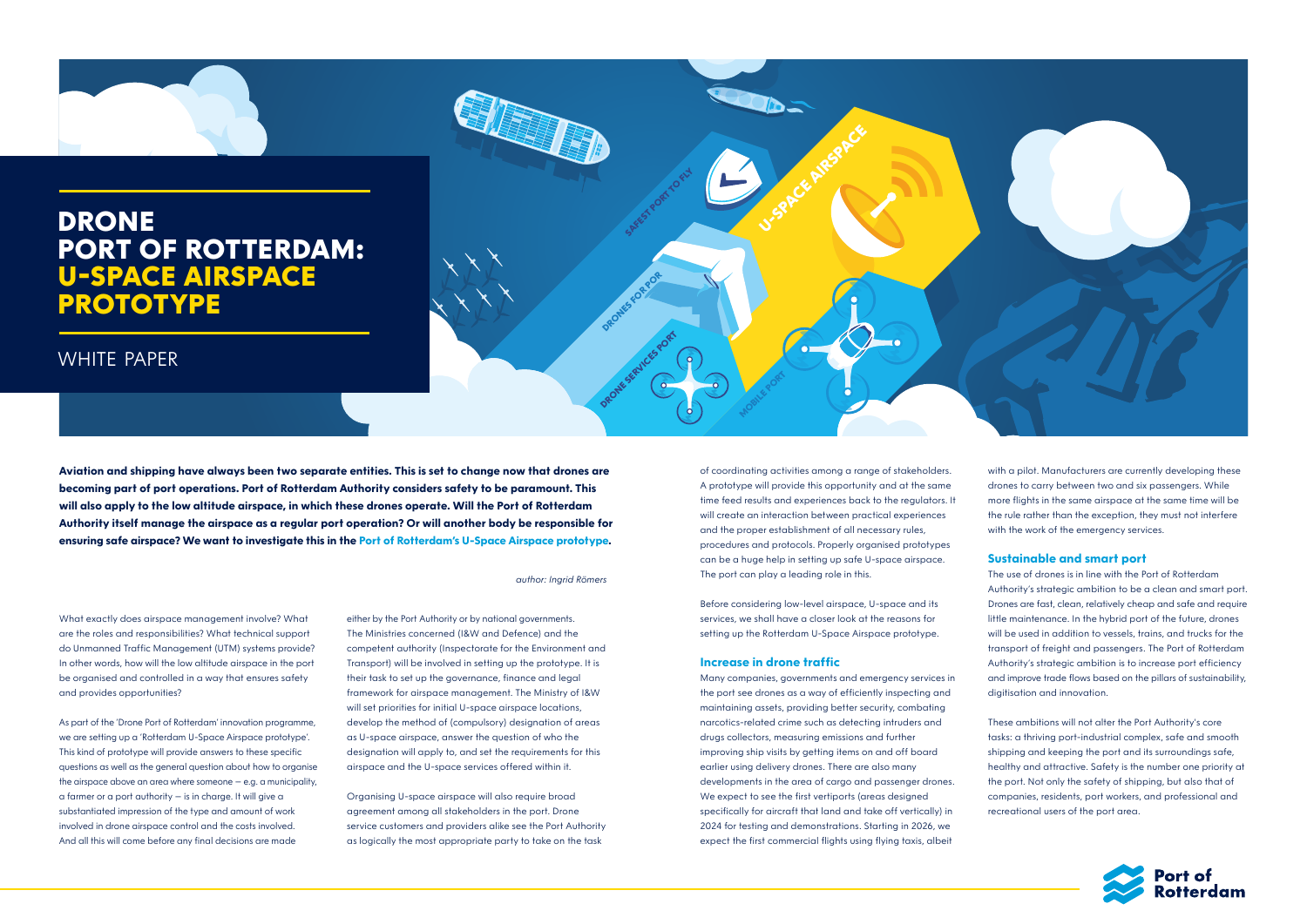

### **Pioneering role in automated transport**

Drones are becoming increasingly autonomous. For this reason, drones are part of the Connected Automated Transport programme at the Port of Rotterdam Authority. It focuses on the question of how digitisation, automation, connectivity, control systems, AI and machine learning are interrelated and contribute to connected, automated (and zero-emissions) modes of transport. Drones are also part of the digital transformation in a smart port, and the role of traffic management is central to the various modes.

### **Safety and security in the air**

Taking care of safety, security, privacy and the environment in the port area have always been related to shipping traffic on the waterside and industrial port activities on land. Now that we are entering the area of drones, it will also cover airspace, especially the Very Low Level (VLL) airspace.

Increasing the operational safety of both manned and unmanned traffic in the port area and improving the visibility of manned and unmanned aircraft is therefore the main motivation for creating the U-space airspace. Security plays a role, as does better identification of unmanned aircraft to support local enforcement and the banning of flights over sensitive locations. Airspace monitoring will provide insight into the use of the sky and provide the ability to enforce regulations. With U-space, we will know who and what is flying, we will learn to recognise patterns in terms of when and where there are lots of flights and identify whether or not they are desirable. It will be possible to give the police, fire brigade and customs priority in the event of incidents and investigations.

## **UTM, U-SPACE AND DRONE OPERATORS**

An Unmanned Traffic Management system (UTM) or U-space is the drone traffic control system. It will comprise a number of AI-based automated communication services specifically designed to manage drone traffic.

U-space airspace is the piece of airspace in which this service is provided. Every user of this airspace has to follow the operating rules and is required to use the UTM and other services.

UTM features include obstacle assessment, conflict detection, dynamic no-fly zones – for example over tankers or hazardous material zones – and the recognition of government drones. In addition, the UTM can provide information on drone traffic – for example to vessels – and on questions concerning the legality and purpose of observed flights.

> Automated services of this kind are made available by U-Space Service Providers (USSPs). These operate under the supervision of the competent authorities and have to meet stringent conditions before being granted a certificate allowing them to provide the services. Although the EU leaves the provision of services by U-Space Service Providers to the market, it does require them to be certified organisations.

Only when the unmanned traffic control system is fully operational and has the agreements, protocols, communication tools and standards in place to ensure future growth of unmanned air traffic occurs in an orderly manner and in accordance with all legal EU requirements will we be able to speak of U-space. U-space is therefore the European version of a UTM system.

Drone operators can use U-space to plan and execute their missions in the best possible way. It connects all drones in the sky to each other and makes them visible to operators as well as to authorities and, via apps, to citizens. The EU rules allow for the possibility of U-space service providers to offer their services to users, the drone operators, for a fee. The operator remains responsible for safe flight operations. In this respect, U-space services, such as providing an air picture, allow the operator to take responsibility.

## **MANAGING THE LOW-LEVEL AIRSPACE AS A REGULAR PORT OPERATION**

In 2017, the EU published the U-space Blueprint with the basic principles and the preliminary concept for rolling out U-space. The blueprint followed on from the 2015 EU Aviation Strategy that recognised the benefits to European society and economy of complex drone operations with a high degree of autonomy.

The way in which national governments should organise U-space airspace, including roles and responsibilities and requirements for Unmanned Traffic Management systems, was set out in EU Legislation 2021/664 of April 2021. This regulation addresses the safe integration of drones into the aviation system and the management of lower airspace. Guidance material for harmonised implementation by Member States was published by the EU at the end of December 2021.

The European regulation will apply in the Member States from 26 January 2023. This means that from that moment on, U-space services can be offered in the designated airspace. This legislation covers the first two phases of U-space in which the foundation and initial services may be provided. The date the regulation comes into force also marks the moment after which services may only be provided by parties that have been certified by the Member State or EASA. For the last two phases of airspace management (including fully automated deconfliction and interaction with manned air traffic control), legislation is currently being prepared.

The regulation also stipulates that drone operators may only access U-space airspace if they use U-space services and comply with security and privacy regulations. Manned aircraft such as helicopters are required to make themselves visible electronically. With U-space, you are effectively establishing a controlled area because unmanned aircraft cannot enter it unauthorised.